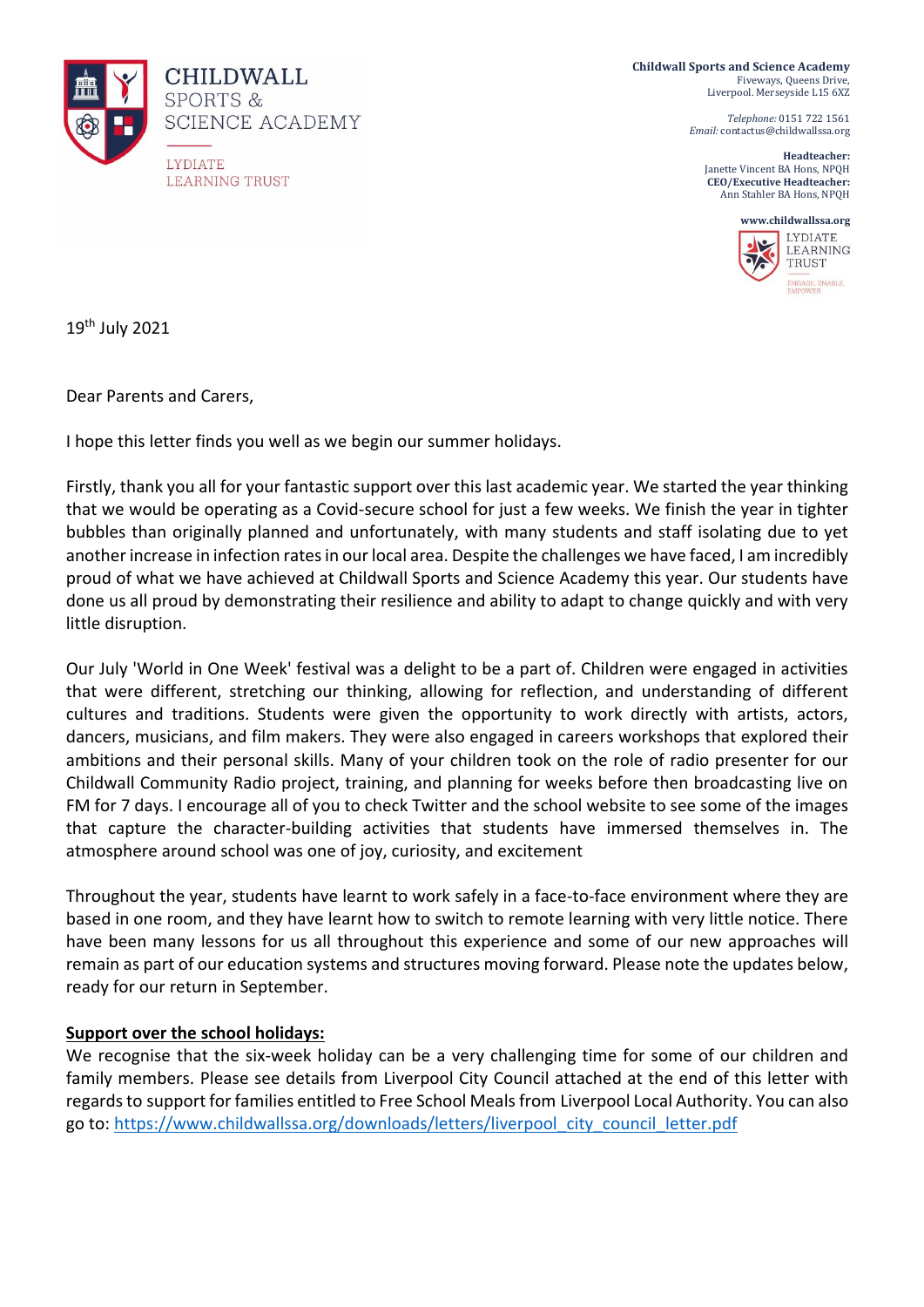# **Uniform:**

All students will be expected to wear our new school blazer on their return to school in September. The following link takes you to all the detail you need to know about exchanging your voucher for your new blazer, for free:<https://www.childwallssa.org/support-for-parents/school-uniform/>

\*Please ensure that you do not waste money on expensive trainers as school shoes, as they are not permitted. Also note that any body piercings other than a single stud in the earlobes will need to be removed when returning to school and hair colour should be natural.

# **The School Day:**

We will be returning to our usual start time of 8.30 am for all students in September. School gates will open at 8.15am. Staff on duty will direct students to their yard and line up zone for the start of their day. The timings of lessons will remain the same. The end of the day is 2.55pm. This is to coincide with the arrival/departure of buses on our main routes. This will be reviewed at the end of Half Term 1.

| Registration:    | $8.35 - 9.00am$   |
|------------------|-------------------|
| P1:              | 9am - 9.55am      |
| P2:              | $9.55 - 10.50$ pm |
| <b>BREAK:</b>    | 10.50 - 11.05pm   |
| 3:               | 11.05 - 12.00pm   |
| P4:              | 12.00 - 12.55pm   |
| LUNCH:           | 12.55 - 1.30pm    |
| Reading:         | $1.30 - 2.00$ pm  |
| Period 5:        | $2.00 - 2.55$ pm  |
| School finishes: | $2:55$ pm         |

### **Movement Around School:**

From September students will be back to moving to specialist teachers in their specialist areas. Teachers will stay in their own classrooms. We will be utilising our one-way system to allow for fluent and safe movement inside the main building. All students will be expected to walk in single file, in a clockwise direction. If appropriate, they will be signposted to walk across the quad to shorten their journey and continue to walk in a clockwise direction. Stairwells will be clearly marked 'Up' and 'Down' to ensure there is no passing in confined spaces.

We respectfully request that whilst infection rates for Covid 19 are high in our local area, students continue to wear face masks when moving around the internal corridors of the building. Students have the choice to wear a mask in the classroom should they wish.

### **Line Up:**

Students will continue to line up at key times in the school day. Form Tutors will collect their form from their zone on both these occasions and escort students to the classroom.

- 1. Before AM registration (8.30 8.35am)
- 2. At the end of lunch, before Reading time

All teachers will continue to escort classes to the gate at the end of the school day.

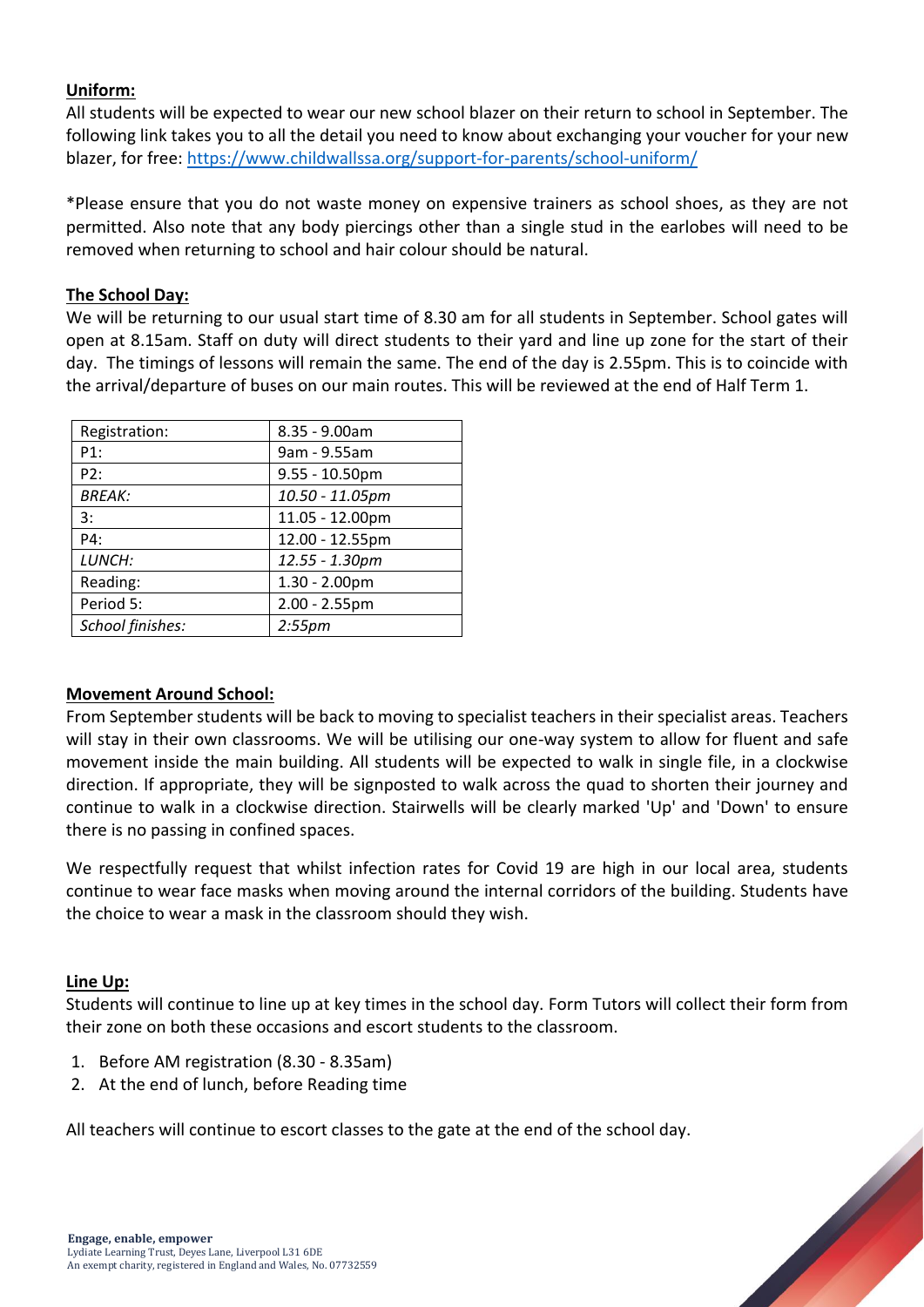# **Equipment:**

All students are expected to attend school ready to learn. The minimum expectation is that they always have the following equipment with them. This equipment will be checked each morning.

- A black pen
- A pencil
- A ruler
- A red pen, for self-assessment and responses to teacher feedback.
- A pencil case to keep this equipment together.

\*It is highly recommended that students also have their own scientific calculator.

#### **Return dates and Testing:**

# *\*Please note that some of the most recent testing kits have inaccurate instructions inside them. if using tests at home you must continue to do so as previously instructed. Using as a nasal swab.*

Staff return to school for two INSET days on the 1st and 2nd of September 2021.

# **Friday 3 rd September 2021:**

**Year 7 and Year 12** will return on Friday 3rd September. The government have asked that all schools test students on their return after a long period away from this environment. Please support us by completing the **[online consent form](https://forms.office.com/Pages/ResponsePage.aspx?id=cnsPij8iGEu-SoihxmoktWd_9Uh0qUFBkZjxi0SHK7xUQVA5NzJNMzdGTk9TWlhBUkRPNjk1TFoxTy4u)** if you have not already done so. We will be testing students twice on their return to school, as research has shown this process to be successful in breaking chains of infection and protecting others. Students will test before entering their classrooms. They will test themselves under the guidance of our fully trained testing team. (Y7 and Y13 test on Friday 3rd September and Tuesday 7th September.)

#### **Monday 6th September 2021:**

**Year, 8, 9, 10, 11 and 13** will return with a staggered entry time for testing on Monday 6th September.

- Year 8, Year 11 and Year 13 will start at 8.30 am
- Year 9 and Year 10 will start at 9.30am

Their *second test* will take place on Thursday 9th September. School staff will arrange a rota and students will start that day at the normal time of 8.30am.

My apologies for such a long letter, but I hope you appreciate that there is a great deal to communicate before we start a new academic year. Please take the time to digest the detail and revisit the information before your child is due to return.

Finally, thank you once again for your support over the last academic year. I wish you a happy and healthy summer break.

Yours faithfully,

Ms J E Vincent Headteacher